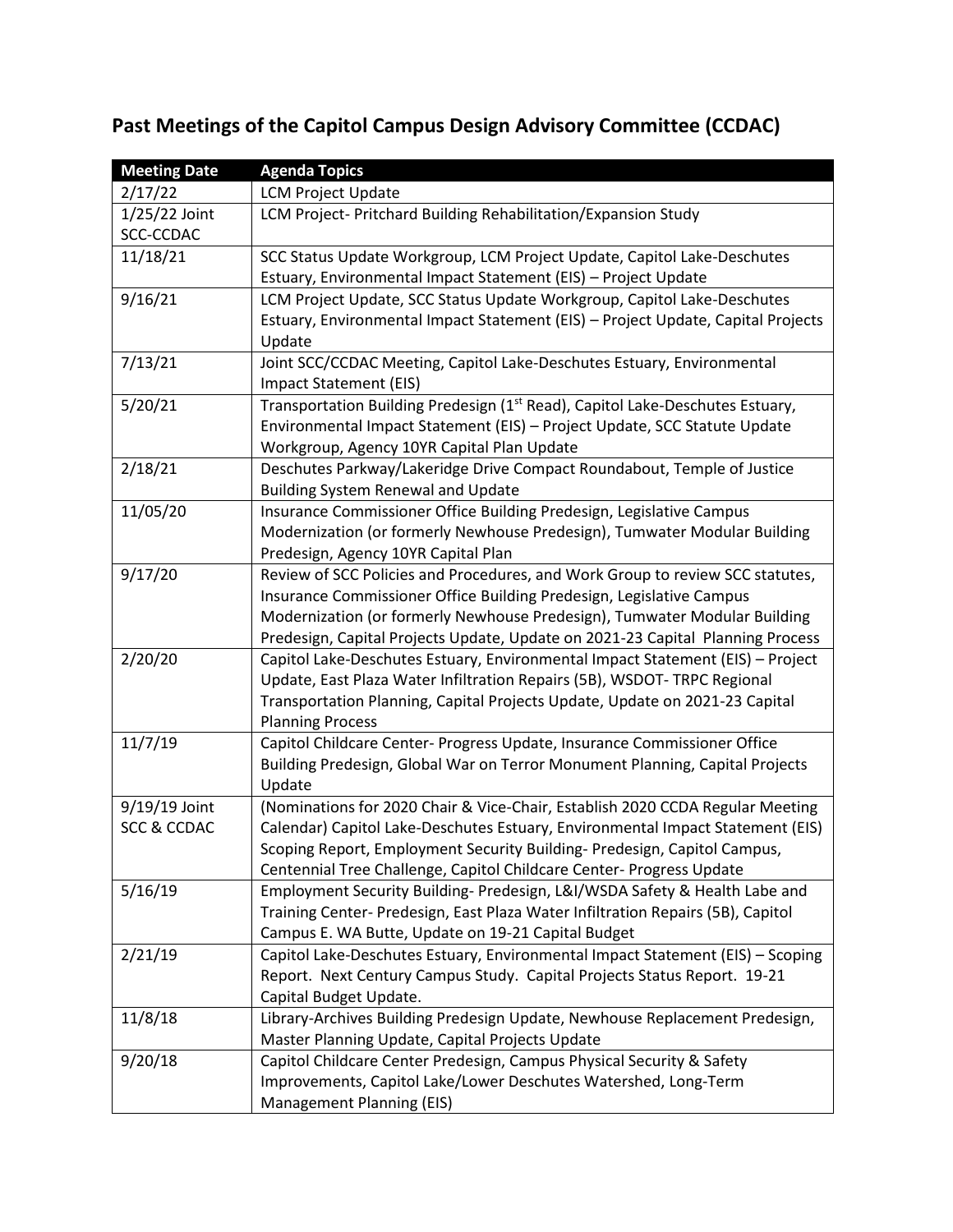|                        | Capital Projects Update:                                                        |
|------------------------|---------------------------------------------------------------------------------|
|                        | Newhouse Replacement                                                            |
|                        | West Capitol Campus Grounds Beautification<br>٠                                 |
|                        | East Plaza Infiltration & Elevator Repairs-Landscaping<br>٠                     |
|                        | <b>Relocate Mural from GA</b><br>$\bullet$                                      |
|                        | Legislative Building- Exterior Preservation Cleaning (Dome)                     |
| 5/17/18                | Pre-Approval of Capitol Campus, Development Opportunity Sites, FY2017-19        |
|                        | Enacted Capital Budget and DES Work Plan, Operating and Capital Budget          |
|                        | Preparations for FY2019-21, Capitol Campus Master Planning Efforts- Update      |
| 2/15/18 Joint          | FY2019-21 Budget Planning/Process (Quadrant Chart), Asset/Facility Summary      |
| <b>SCC &amp; CCDAC</b> | Sheets, Campus Security Update, Capitol Campus Master Planning Efforts          |
|                        | Update                                                                          |
| 11/09/17               | Master Planning Update, Construction Progress/Post-Construction Review          |
| 09/14/17               | 2017-19 Capital Budget, Planning for 2019-21 Capital Budget Submittal, Master   |
|                        | Plan Road Map                                                                   |
| 06/09/17               | Legislative Session Update, Master Plan Road Map, Master Plan Revision, State   |
|                        | <b>Capitol Campus Land Use</b>                                                  |
| 02/16/17               | Legislation Session Update, 2017-19 Capital Budget Request, Master Plan Update  |
| 11/10/16               | Olympia Comprehensive Plan, Library-Archives Building, Master Plan Update       |
| 09/15/16               | Naming Campus Buildings, 1063 Block Project Update, Extend Sid Snyder Avenue    |
|                        | SW, Campus Combined Heat & Power Plant, Master Plan & Campus Predesign,         |
|                        | Capitol Lake Management Plan, Campus Exterior Lighting Project, Campus          |
|                        | Transportation & Parking Implementation Plan, 2017-2027 Capital Plan Update,    |
|                        | <b>Project Updates</b>                                                          |
| 06/06/16               | Renaming of Campus Buildings, Artwork for the 1063 Building, Capitol Campus     |
|                        | Exterior Lighting Upgrades, Campus Utility Renewal Plan, Capitol Campus         |
|                        | Planning                                                                        |
| 03/31/16               | Legislative Session Update, Campus Parking Strategy Implementation Plan,        |
|                        | Campus CTR Program, Capitol Campus Planning, Capitol Campus Central Plant,      |
|                        | 10-Year Capital Plan Update                                                     |
| 11/30/15               | Facilities Update, Campus Parking Strategy Implementation Plan, Capitol Campus  |
|                        | Planning, OFM Statewide Six-Year Facility Plan, 1063 Block Replacement Project, |
|                        | <b>Campus Eco-Turf Project</b>                                                  |
| 05/21/15               | Facilities Update, 1063 Block Replacement Project                               |
| 11/20/14               | Capitol Campus Rezone, Capitol Campus Planning, 1063 Block Replacement          |
|                        | Project                                                                         |
| 09/18/14               | Capitol Campus Rezone, Facilities Reports, Capitol Campus Planning, 1063 Block  |
|                        | Replacement Project                                                             |
| 05/22/14               | 1063 Block Replacement Project, Office Building Two Renaming, Capitol Campus    |
|                        | Planning                                                                        |
| 02/20/14               | 1063 Block Replacement Project, Capitol Campus Planning,                        |
| 12/04/13               | Capitol Lake, 1063 Block Replacement Office Building, Capitol Campus Planning,  |
| 10/09/13               | 1063 Block Replacement Office Building, DES Facilities Report                   |
| 04/04/13               | General Administration Building, DES Facilities Update                          |
| 11/29/12               | General Administration Building, DES/Facilities Report                          |
| 05/24/12               | DES Director's Report, DES Facilities Update                                    |
| 11/10/11               | DES Director's Report, DES Facilities Update                                    |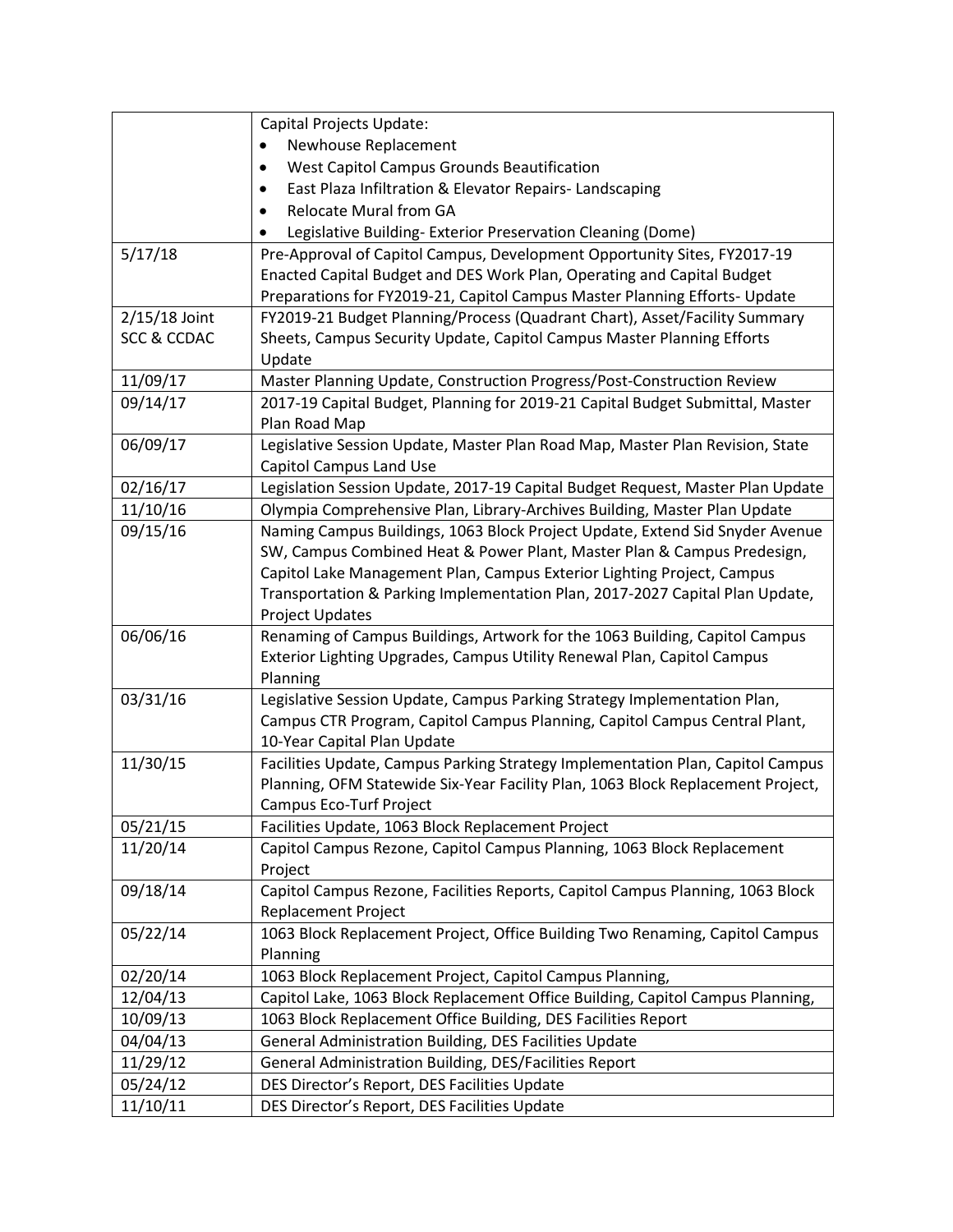| 09/15/11 | GA Director's Report, GA Facilities Report                                                                                                                                                                           |
|----------|----------------------------------------------------------------------------------------------------------------------------------------------------------------------------------------------------------------------|
| 05/12/11 | Director's Report, Data Center and Office Building                                                                                                                                                                   |
| 11/18/10 | Director's Report                                                                                                                                                                                                    |
| 05/27/10 | Director's Report, Department of Information Services, Commemorative Works,<br><b>GA Facilities</b>                                                                                                                  |
| 11/19/09 | Director's Report, Capitol Lake Recommendation Briefing, Wheeler Project,                                                                                                                                            |
|          | ProArts Site Pre-design review, HC-EOB Project Pre-design review                                                                                                                                                     |
| 09/17/09 | Director's Report, Wheeler Project, ProArts Site pre-design review, HC-EOB<br>Project Pre-design review                                                                                                              |
| 05/21/09 | Director's Report, Wheeler Site Redevelopment, Heritage Center/Executive<br>Office Building, GA Capital Budget for 2009-2011, Landscape Master Plan                                                                  |
| 01/09/09 | Director's Report, West Olympia Preferred Leasing Area, Wheeler Site<br>Redevelopment, Heritage Center/Executive Office Building, GA Capital Budget<br>for 2009-2011, Master Plan Guidelines & Standards             |
| 11/20/08 | Director's Report, Heritage Center/Exec. Office Building, Capitol Lake Adaptive<br>Management Plan, Wheeler Block Development,                                                                                       |
| 09/18/08 | Director's Report, West Campus Regenerative Landscape Planning, Heritage<br>Center/Exec. Office Building, GA's 07-09 Capital Program, Master Plan                                                                    |
| 05/22/08 | Director's Report, Heritage Center/Exec. Office Building, Wheeler Site<br>Development                                                                                                                                |
| 02/25/08 | Wheeler Site Development, Heritage Center/Exec. Office Building                                                                                                                                                      |
| 11/08/07 | Director's Report, Wheeler Block Development, Heritage Center/EOB<br>Development, South Edge Sub-Campus Plan, Traffic/Parking Study                                                                                  |
| 10/18/07 | Director's Report, Wheeler Block Development, Transportation/Parking Plan,<br>Supplemental Capital Budget, Heritage Center/EOB Development                                                                           |
| 09/20/07 | Director's Report, Wheeler Block Development, South Edge Sub-Campus Project,<br>Heritage Park Eastern Washington Butte, Heritage Center/EOB Development                                                              |
| 05/17/07 | Director's Report, Dept. of General Administration 10-Year Plan, Heritage<br>Center/EOB Development, Wheeler Site Development, Capitol Campus<br>Landscape Regeneration Plan, Heritage Park Eastern Washington Butte |
| 03/02/07 | Dept. of Information Services Predesign                                                                                                                                                                              |
| 02/15/07 | Dept. of Information Services Predesign, GA's 2007-09 Capital Plan, Director's<br>Comments, Capitol Campus Landscape Regeneration Plan, Heritage Park Eastern<br><b>Washington Butte</b>                             |
| 11/27/06 | GA's 2007-09 Capital Plan, Dept. of Information Services Predesign, Fallen<br>Workers Memorial at L&I Campus, Heritage Park Eastern Washington Butte,<br>Capitol Campus Landscape Regeneration Plan,                 |
| 09/21/06 | Pritchard Building Predesign, GA's 10-Year Capital Plan, Capitol Campus<br>Landscape Regeneration Plan                                                                                                               |
| 07/25/06 | Executive Office Plaza/Heritage Center Predesign, Pritchard Building<br><b>Rehabilitation Predesign</b>                                                                                                              |
| 06/21/06 | Executive Office Building/Heritage Center Predesign,                                                                                                                                                                 |
| 06/01/06 | Master Plan, 07-17 Ten-Year Capital Plan                                                                                                                                                                             |
| 05/18/06 | Master Plan, Executive Office/Heritage Center Predesign, 07-17 Ten-Year Capital<br>Plan                                                                                                                              |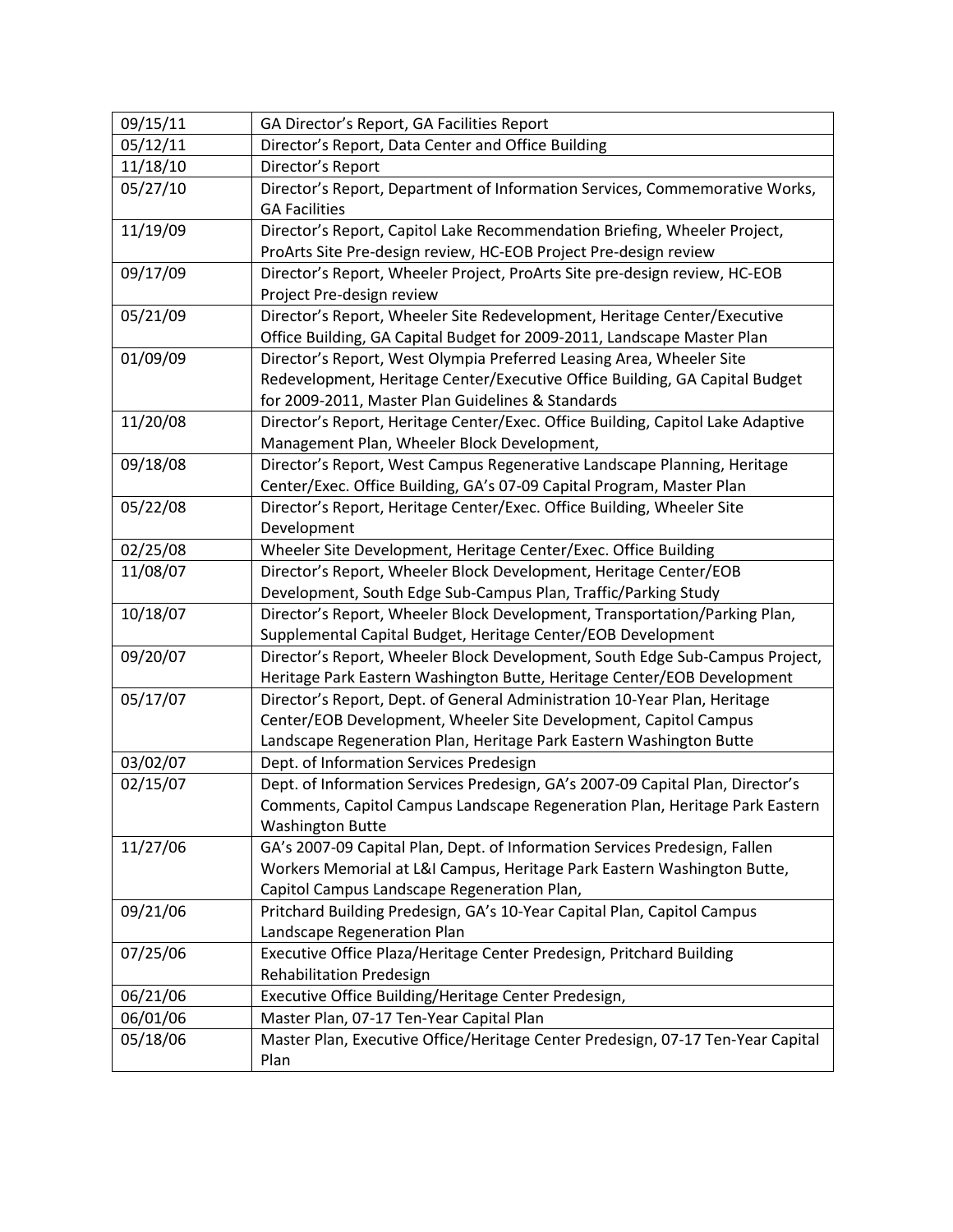| 02/16/06 | Pritchard Building Accessibility, Master Plan, HB 1995 Implementation Plan,        |
|----------|------------------------------------------------------------------------------------|
|          | Executive Office/Heritage Center Predesign, Design Opportunities                   |
|          | Recommendations                                                                    |
| 01/11/06 | Executive Office Bldg/Heritage Center Predesign, Design Opportunities              |
|          | Recommendations, Master Plan, ADA Ramp at Pritchard Building                       |
| 12/14/05 | Teleconference Regarding Accessible Pathway Project, Landscape Modifications       |
|          | at Legislative Building, Pritchard Building Ramp                                   |
| 11/17/05 | Executive, Office/Heritage Center Predesign, Design Opportunities                  |
|          | Recommendations, Hands for Peace Monument, Pritchard ADA Ramp, Woman               |
|          | Dancing, Master Plan                                                               |
| 09/29/05 | East Plaza Repairs, Phase 5, Executive Office Predesign                            |
| 08/08/05 | Executive Office Plaza Predesign, Master Plan Review,                              |
| 05/26/05 | East Plaza Repairs, Phase 5, Relocation of Metro Hitch Artwork, Insurance          |
|          | Building Naming, Capitol Lake, Master Plan, 2005 Work Plan                         |
| 02/24/05 | Facility Leasing Program, Master Plan, 2005 CCDAC Work Plan, Naming of             |
|          | Tumwater Office Building, Heritage Park Trees, East Plaza Repairs, Phase 5,        |
|          | Capital Lake Estuary Feasibility Study                                             |
| 11/18/04 | Heritage Park and Sylvester Park Trees, Sundial Pathway, Naming of "Columbia       |
|          | Room", 1058 Capitol Way Building, WSDOT Olympic Region HQ                          |
| 10/21/04 | Sundial Pathway, Master Plan Update, Millennium Carillon, Sylvester Park and       |
|          | Heritage Park Trees, Capitol Lake Estuary Feasibility Study, 2005-2015 Capital     |
|          | Plan, East Plaza Repair Project                                                    |
| 05/13/14 | GA Facilities Business and Capital Plan, Master Plan, Heritage Park Birch Trees,   |
|          | DOT Fountain, East Plaza Repairs                                                   |
| 02/26/04 | Master Plan, East Plaza, Marathon Park, Tumwater Office Building, Preferred        |
|          | <b>Leasing Areas</b>                                                               |
| 12/01/03 | Pritchard Building, DNR Light Industrial Property, East Plaza Repairs, Master Plan |
|          | Update                                                                             |
| 10/28/03 | CLAMP, Marathon Park, Capital Campus Master Plan, Cherberg Building, East          |
|          | Plaza                                                                              |
| 05/29/03 | East Plaza, Insurance Commissioner Office, Pritchard Building, Master Plan         |
|          |                                                                                    |
| 11/21/02 | Deschutes Parkway, Hillside, Capitol Lake Adaptive Management Plan, Pritchard      |
|          | Building, East Plaza, Office Building 2, Tumwater Office Building                  |
| 05/16/02 | Millennium Carillon Design, East Plaza, Veterans' Memorial, City of Olympia,       |
|          | TVW - Territorial State Capitol Building, Capitol Lake Adaptive Management Plan,   |
|          | <b>Tumwater Building</b>                                                           |
| 07/11/01 | Legislative Building, Motor Pool,                                                  |
| 11/14/00 | Thurston County Space Needs Study, Legislative Building,                           |
| 09/28/00 | Heritage Park - County Commemorative, Campus Landscaping Regeneration Plan,        |
|          | North Capitol Campus - Human Use Planning, State Reception Room - Furniture        |
|          | Restoration, Legislative Building - Rehabilitation Planning, Thurston County Lease |
|          | and Space Planning Study, General Administration 2001-2011 Capital Plan            |
| 05/18/00 | Legislative Building Handrails - Revision, Building Naming Practices, Emma Page    |
|          | Fountain, Capitol Lake & Heritage Park, Millennium Carillon, Capitol Lake          |
|          | Footbridge Replacement, Campus Furnishings & Fixtures Guideline, Governor's        |
|          | Mansion - Exterior Keystones, Thurston County Space Needs Study, World War II      |